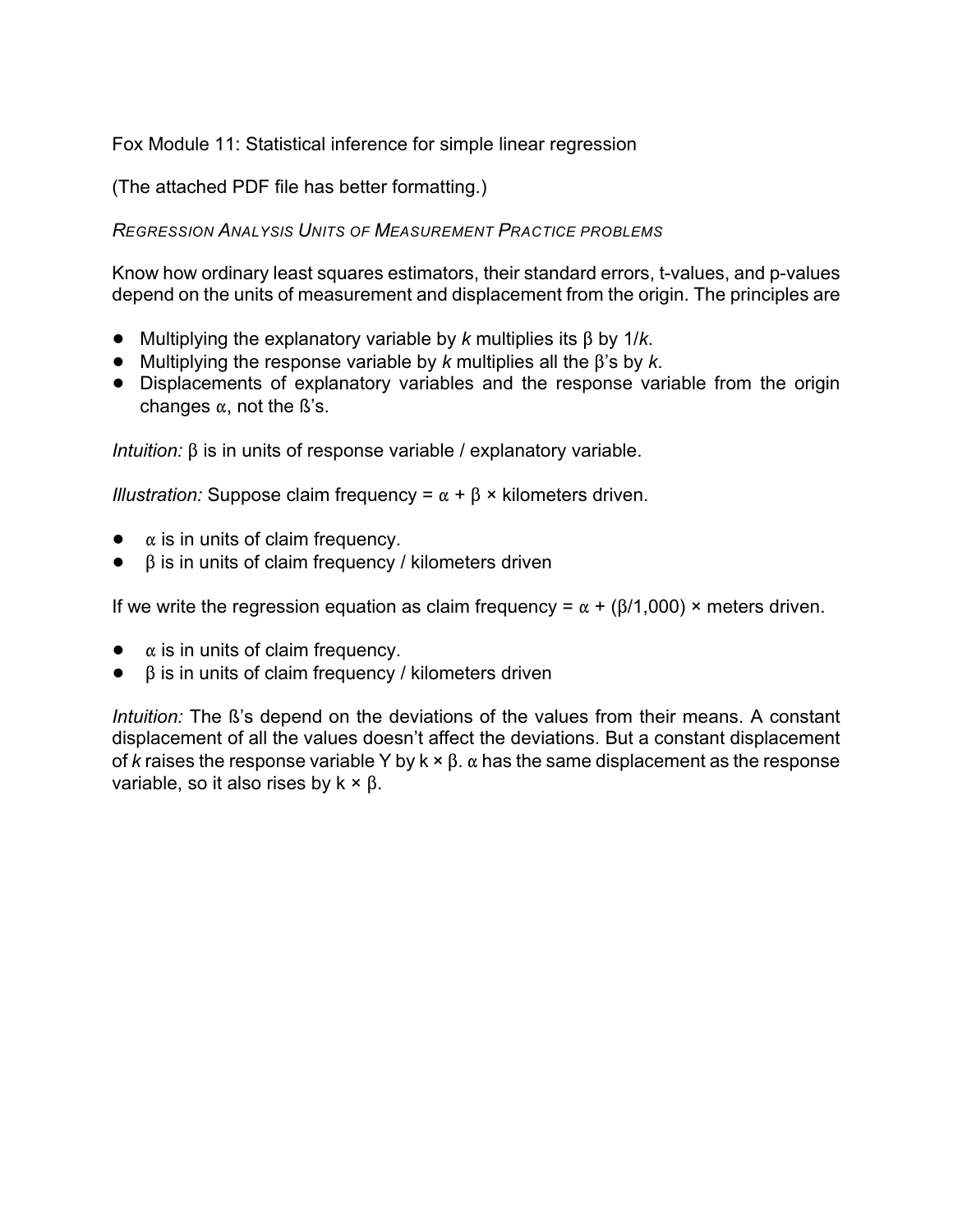Elasticities, standardized coefficients, and *t*-values are unit-less.

- $\bullet$  Elasticities are percentage changes:  $\partial Y/Y$  /  $\partial X/X$ .
- The change in a value has the same units as the value itself.
	- $\circ$  If X is kilometers driven, then  $\partial X$  is also measured in kilometers driven.
	- $\circ$  If Y is claim frequency, then  $\partial Y$  is also measured in claim frequency.

Standardized coefficients are  $\beta \times \sigma_{\rm x}$  /  $\sigma_{\rm y}$ .

- $\bullet$   $\beta$  is in units of Y / X.
- $\bullet$   $\sigma_x$  is in units of X.
- $\bullet$   $\sigma_y$ . Is in units of Y.

 $\Rightarrow$  The standardized coefficient is unit-less.

Measures of significance are not affected by units of measurement.

- ! The *t*-value is the ordinary least squares estimator divided by its standard deviation.
- ! The estimator and its standard deviation have the same units, so the *t*-value is unit-less.

The correlation between two random variables is unrelated to units of measurement, so the  $R<sup>2</sup>$  statistic is also unit-less.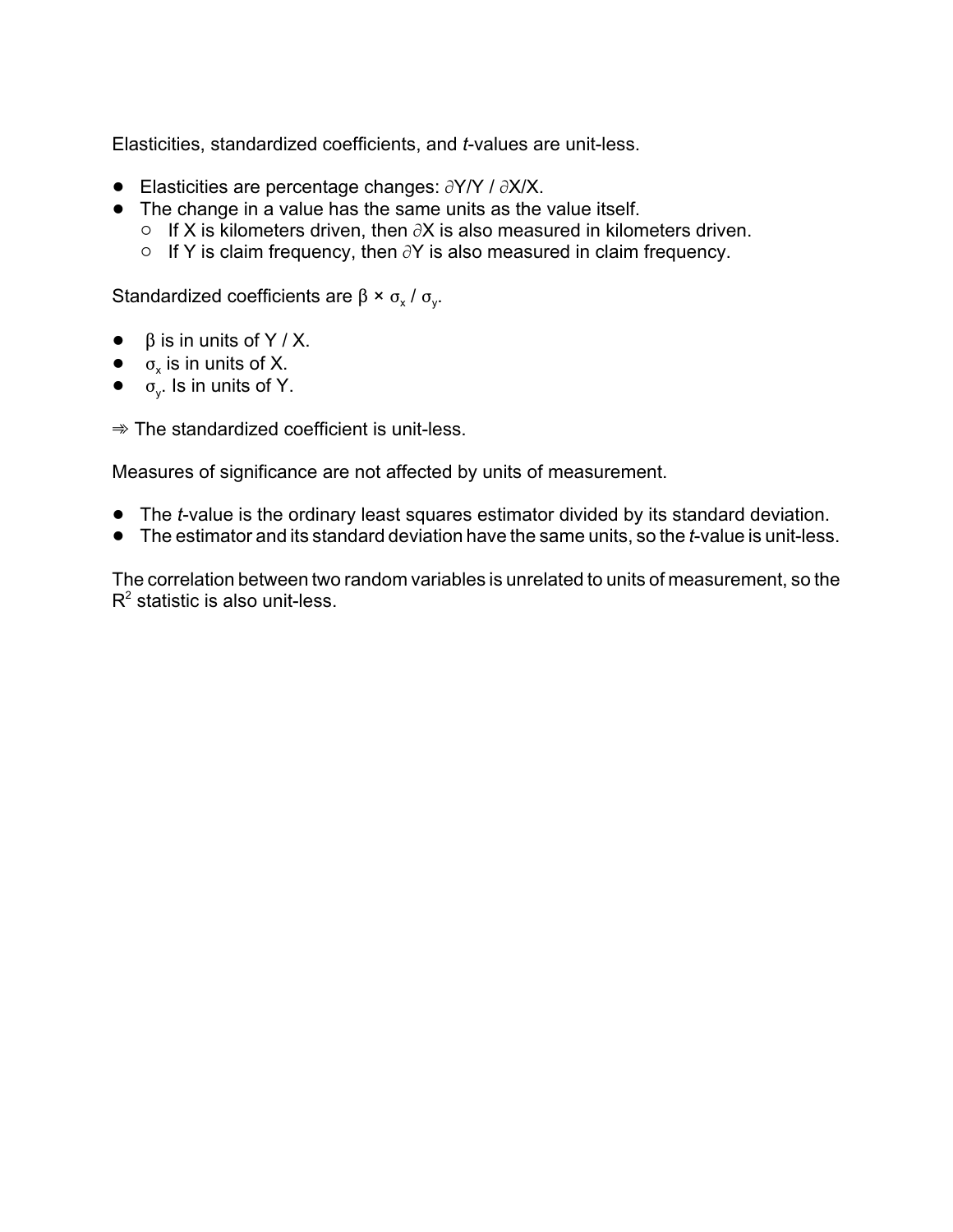\*Question 11.1: Goodness-of-fit and Units of Measurement

We use least squares regression with N pairs of observations (X<sub>i</sub>, Y<sub>i</sub>) to estimate average *annual* claims cost in dollars per average *miles driven* each week, giving Y= 50 + 40X +  $\epsilon$ .

If we change the parameters to annual claims costs in *Euros* and *kilometers* driven per week, which of the following is true?

- A. The  $R<sup>2</sup>$  increases and the  $t$  value for kilometers driven increases
- B. The  $R<sup>2</sup>$  increases and the  $t$  value for kilometers driven decreases
- C. The  $R<sup>2</sup>$  decreases and the  $t$  value for kilometers driven increases
- D. The  $R<sup>2</sup>$  decreases and the  $t$  value for kilometers driven decreases
- E. The  $R^2$  stays the same and the *t* value for kilometers driven stays the same

Answer 11.1: E

The  $R<sup>2</sup>$  and the *t* statistic are both unit-less.

- The  $R^2$  is a proportion. If we double the units of Y, the TSS, RegSS, and RSS all increase by a factor of  $2^2 = 4$ . The R<sup>2</sup> doesn't change.
- ! The *t* statistic is the ordinary least squares estimator divided by its standard deviation. If we double the units of X, both the estimator and its standard deviation decrease by 50%.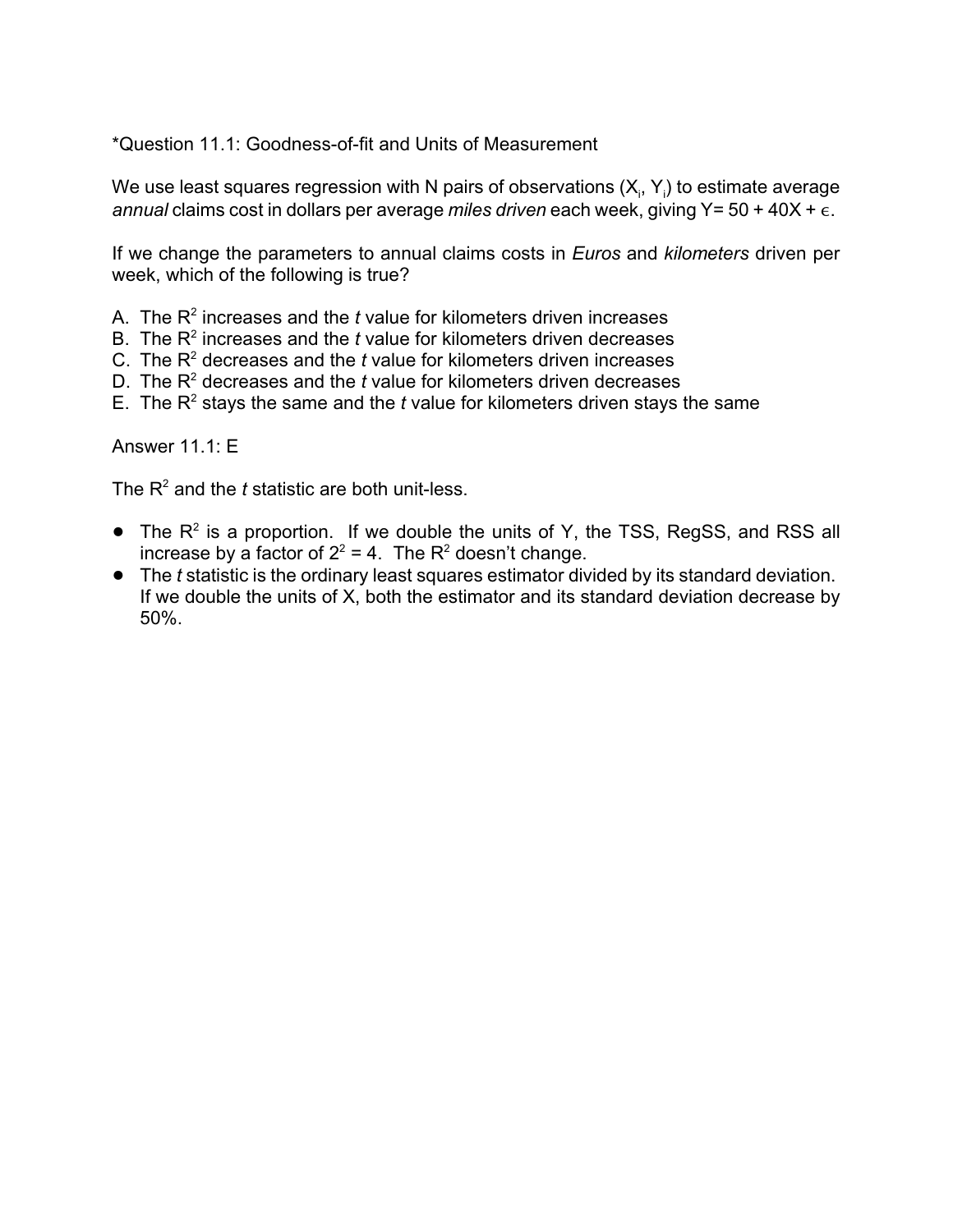\*Question 11.2: Miles Driven and Annual Claim Costs

We use least squares regression with N pairs of observations (X<sub>i</sub>, Y<sub>i</sub>) to estimate average annual claims cost in dollars per average *miles driven* per day, giving Y= 50 + 40X + ε. For instance, a policyholder who drives an average of 25 miles a day has average claim costs of  $50 + 40 \times 25 = 1,050$  dollars a year.

If we change the parameters to annual claims costs in Euros and kilometers driven a day, what is the revised regression equation? For this problem, assume  $\epsilon$ 1.00 = \$1.25 and 1 kilometer =  $\frac{5}{8}$  mile (five eighths of a mile).

A.  $Y = 40 + 40X + \epsilon$ B.  $Y = 40 + 20X + \epsilon$ C.  $Y = 40 + 64X + \epsilon$ D.  $Y = 62.5 + 25X + \epsilon$ E.  $Y = 62.5 + 64X + \epsilon$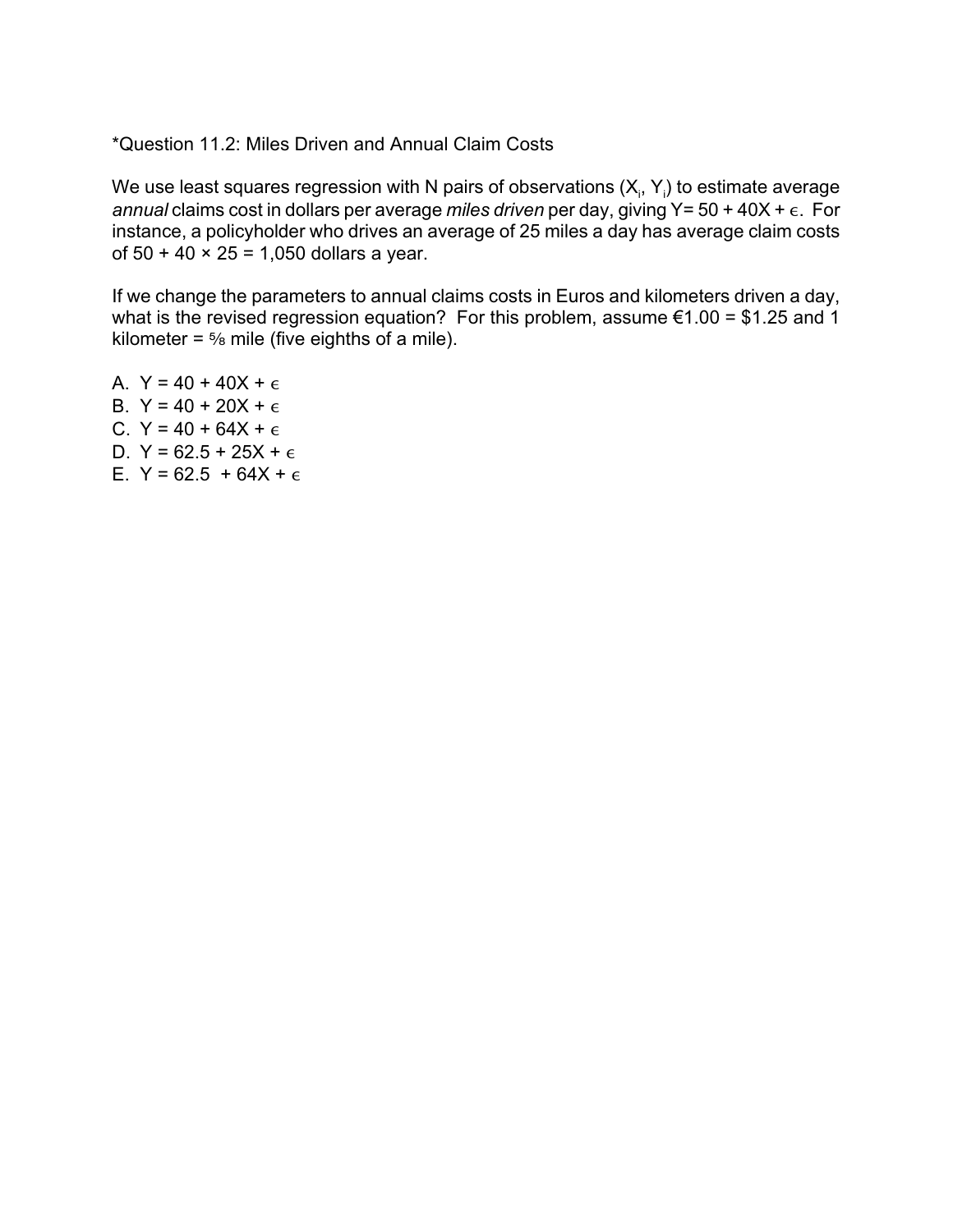## Answer 11.2: B

The estimate of  $\beta$  is the covariance  $\rho(x,y)$  divided by the variance of X.

- $\bullet$  Using euros multiplies each Y value by 1.00 / 1.25 = 0.80.
- $\bullet$  Using kilometer multiplies each X value by 8/5 = 1.60.

*Illustration:*  $$10.00 = 10 \times 0.80 = $8.00$ , and 10 miles =  $10 \times 1.60 = 16$  kilometers.

Multiplying the Y values by 0.80 and the X values by 1.60

- Multiplies the covariance by  $0.80 \times 1.60 = 1.280$
- Multiplies the variance of X by  $1.60^2 = 2.560$

This multiplies  $\beta$  by 1.280 / 2.560 = 0.500.

 $\alpha$  is not affected by the units of X, since the product  $\beta \times X$  is not affected by the units of X. But  $\alpha$  varies directly with the units of Y: if Y is multiplied by 0.80,  $\alpha$  is multiplied by 0.80.

*Jacob:* Is the product  $\beta \times X$  unit-less?

*Rachel:* No; the product is in the units of Y.

We can check our result numerically:

- Before the change, if  $X = 0$  miles,  $Y = $50$ . Now  $X = 0$  gives  $Y = \text{\textsterling}40$ , so  $\alpha$  is 40.
- Before the change, if  $X = 5$  miles, Y = \$250. Now X = 8 kilometers gives Y = \$250  $\times$  0.8  $= \epsilon 200$ . Since  $\alpha = 40$ ,  $\beta$  is (200 – 40) / 8 = 20.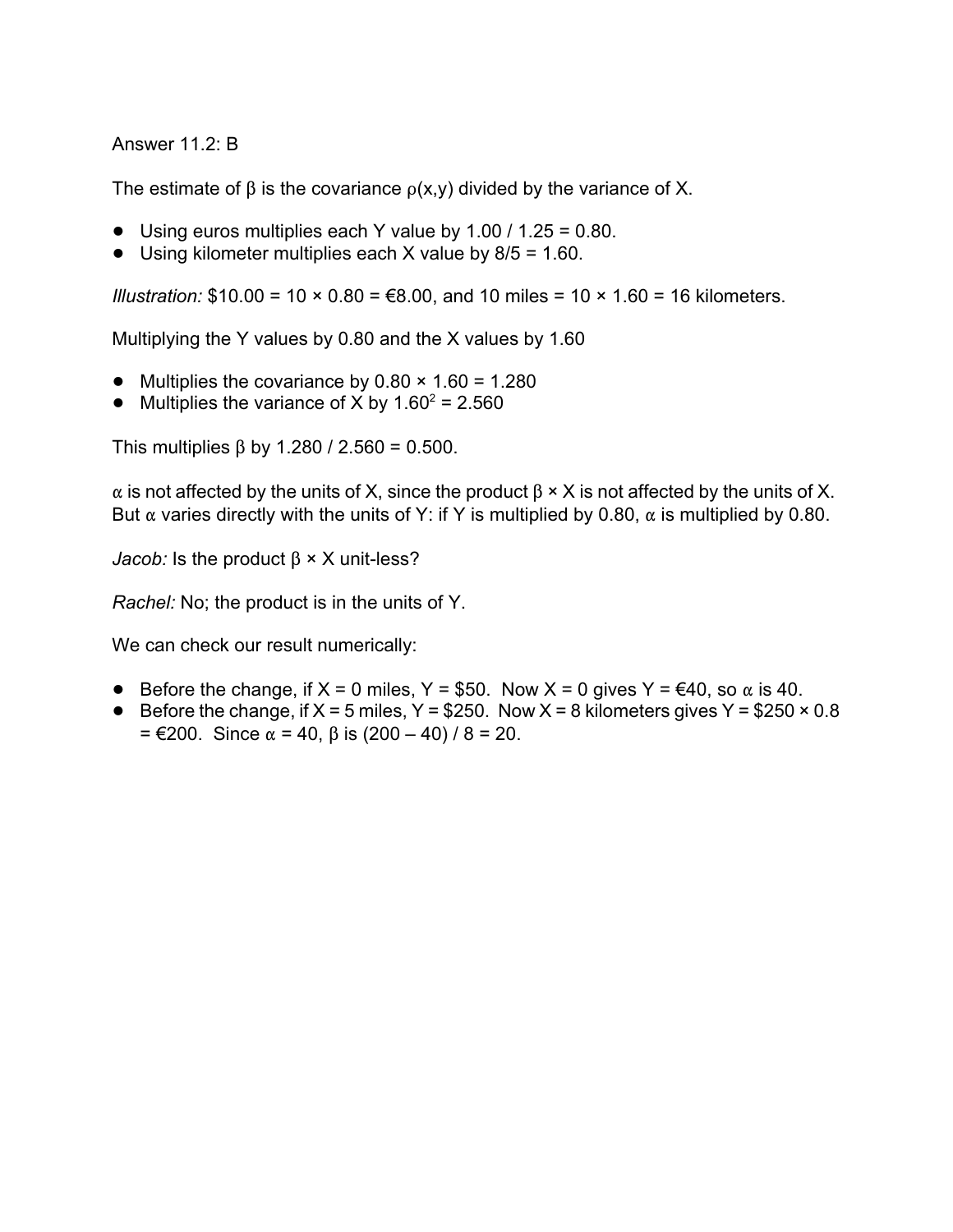\*Question 11.3: Displacement

We regress Y on X with a two-variable regression model  $Y_i = \alpha + \beta \times X_i + \varepsilon_i$ 

- $\bullet$  X is the number of hours studied as a deviation from its mean.
- Y is the exam score as a deviation from its mean.

We change the values of X and Y to

- $\bullet$  X is the actual number of hours studied (mean = 80 hours)
- $\bullet$  Y is the actual exam score (mean score = 80)

Which of the following is true?

- A. The  $R^2$  increases and the adjusted  $R^2$  increases
- B. The  $R^2$  increases and the adjusted  $R^2$  stays the same
- C. The  $R^2$  decreases and the adjusted  $R^2$  increases
- D. The R<sup>2</sup> decreases and the adjusted R<sup>2</sup> stays the same
- E. The R<sup>2</sup> stays the same and the adjusted R<sup>2</sup> stays the same

Answer 11.3: E

The displacement of X and Y does not affect the correlation between the random variables, so it does not affect the  $\mathsf{R}^2$  or the adjusted  $\mathsf{R}^2.$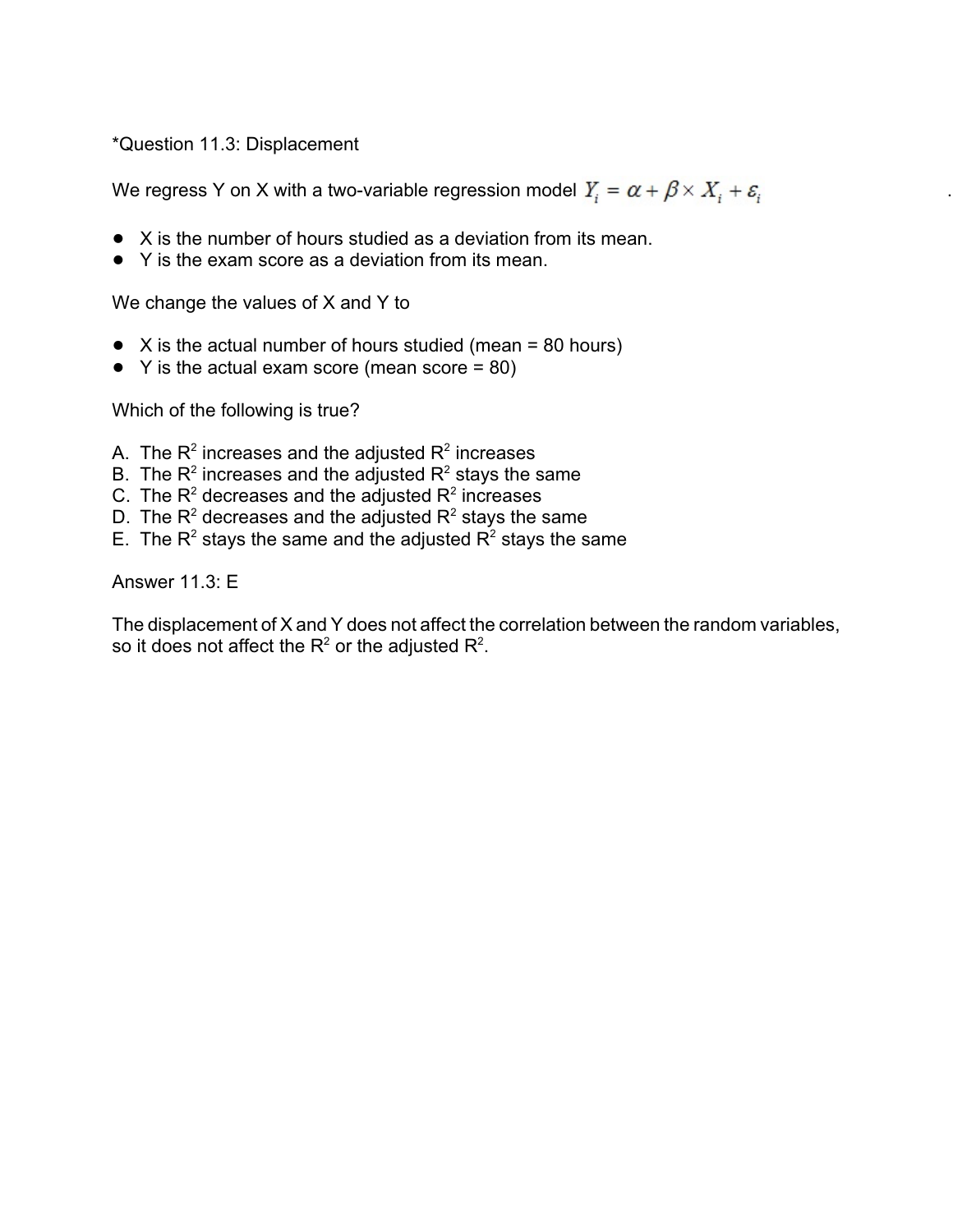\*Question 11.4: Displacement

We regress Y on X with a two-variable regression model  $Y_i = \alpha + \beta \times X_i + \varepsilon_i$ the following is true?

- A. If we double each X value and decrease each Y value by 1,  $\alpha$  increases.
- B. If we double each X value but don't change the Y values,  $\alpha$  decreases.
- C. If we double each X value and increase each Y value by 1,  $\alpha$  decreases.
- D. If we double each X value and increase each Y value by 1,  $\alpha$  increases.
- E. If we double each X value and decrease each Y value by 1,  $\alpha$  stays the same.

Answer 11.4: D

- Doubling each X value reduces  $\beta$  by 50% but does not change  $\alpha$ .
- Increasing each Y value by 1 increases  $\alpha$  by 1 but does not change  $\beta$ .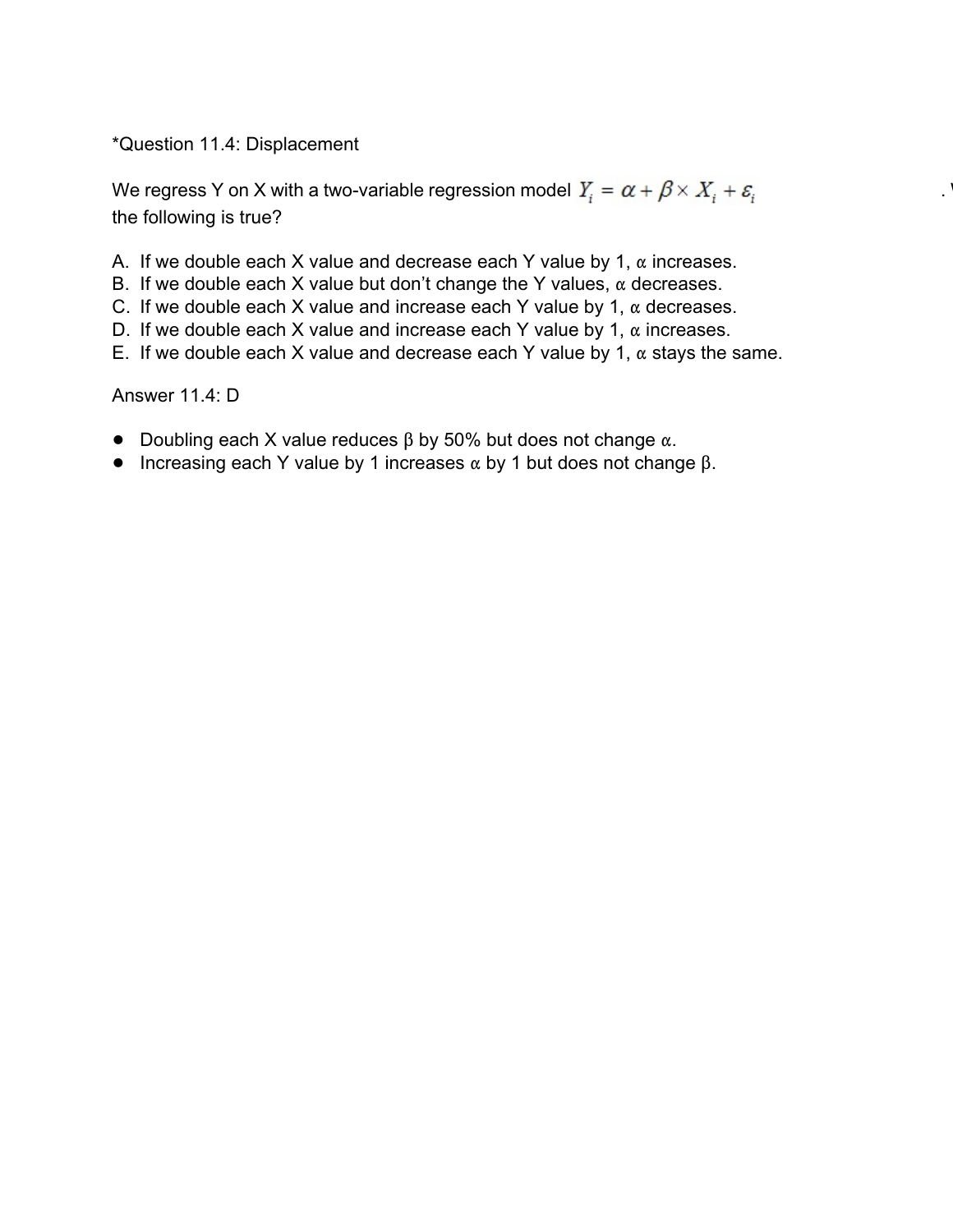## \*Question 11.5: Standardized Coefficients and Elasticities

We regress the average auto insurance loss costs in *dollars* (the Y dependent variable) on the number of hours the auto is driven each week (the  $X$  independent variable). We estimate the ordinary least squares estimator  $\beta$ , the standardized coefficie  $\beta$ ,  $\alpha$ , and the elasticity  $\eta$ .

If we use Euros for the loss costs instead of dollars, which of the following is true? Assume that one Euro is 1.25 dollars.

- A.  $\hat{\beta}$  increase  $\hat{\beta}$  \* and  $\eta$  stay the same. B.  $\hat{\beta}$  decrease  $\hat{\beta}$  \* and  $\eta$  stay the same. C.  $\hat{\beta}$  ar $\hat{\beta}$  \* stay the same; and  $\eta$  increases. D.  $\hat{\beta}$  ar  $\hat{\beta}$  \* stay the same; and n decreases.
- E.  $\hat{\beta}$  and n stay the same, ar  $\hat{\beta}$  \* increases.